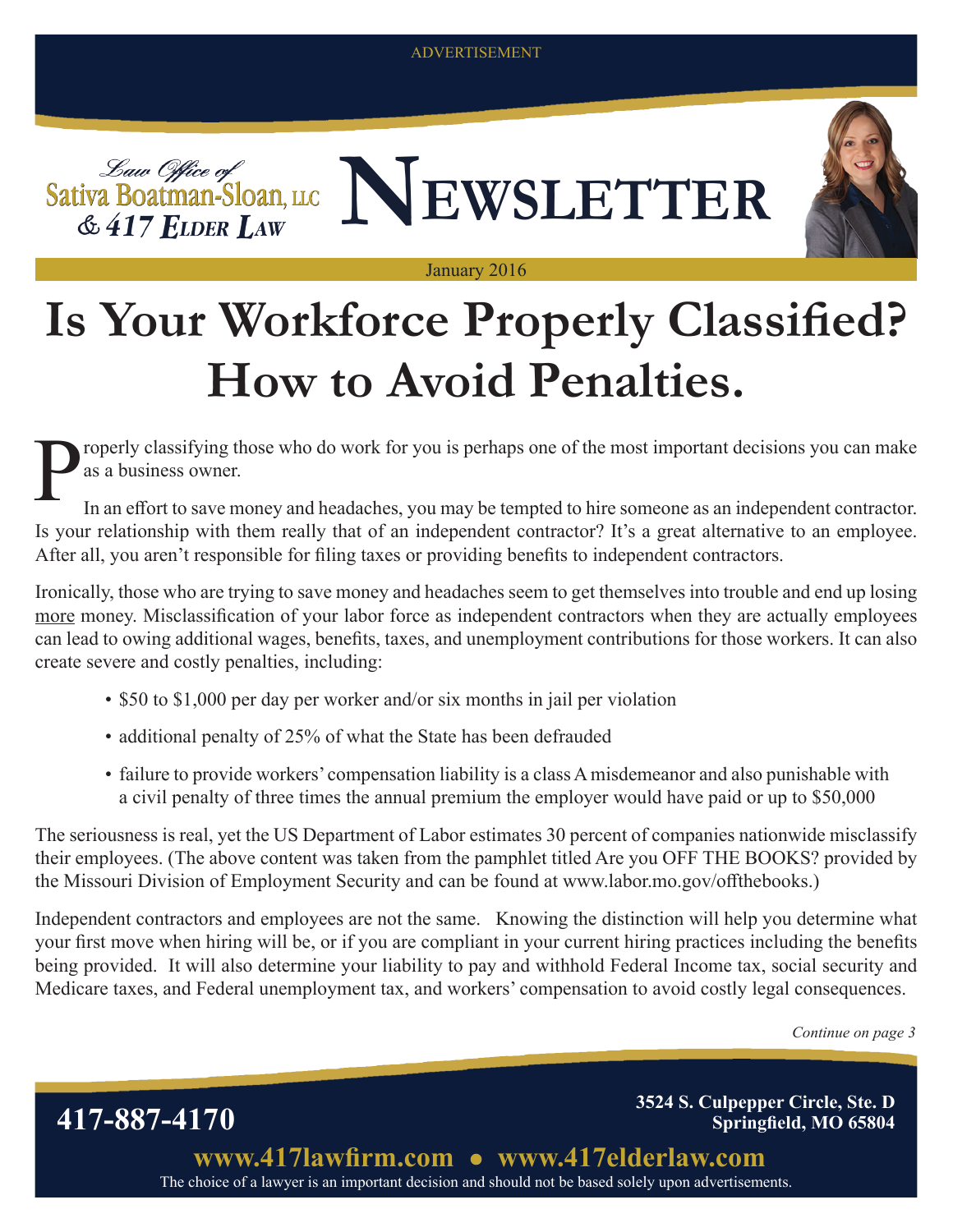### **2016 TOP 10 WORKPLACE TRENDS**

*EHS Today reports the top ten workplace trends for 2016*

10. Using Social Media to Make Employment-Related Decisions

9. Building Healthy, Diverse Workforces

8. Work–Life Balance Across Generations

7. Increased Focus on Business Agility and Flexibility in Work and Business Processes

6. Increasing Focus on Health and Wellness in the Workplace

5. Employee Engagement

4. Changing Nature of Performance Management and Development

3. Managing Virtual **Teams** 

2. Trends in Technology Are Changing the Way Work Is Done

And the No. 1 trend this year…

1. Leveraging and Maximizing Big Data and Applying the Correct Analytics to Make Better Business Decisions

For the full article, go to: http://ehstoday.com/training/top-10-workplacetrends-2016

# **Protecting Your Assets With Revocable Trusts**

How do you avoid probate, yet put someone "in charge" of your assets upon death so they are distributed to members of your family, friends, and/or charities based on your wishes? Create a Trust!

A revocable living trust is a sound estate planning tool that can be used to determine who will get your assets when you die. Most living trusts are "revocable" because you can change them as your circumstances or wishes change. Revocable living trusts are "living" because you make them during your lifetime.

Trusts appoint one or more persons or companies to control and manage assets for the benefit of any number of people or charities. With a revocable living trust, the person or persons creating the trust are the sole beneficiaries during their lifetime and reserve the right to revoke or make changes. The person creating the trust usually chooses to also serve as their own Trustee and remain in charge while they are competent.

The most well-known advantage of a revocable trust is avoiding probate. Any assets properly held in the trust or transferred upon death to the trust will avoid probate and pass to the named beneficiaries as set out in the terms of the trust.

In addition, trusts are flexible and can contain unique distributions to beneficiaries. For example, you can hold money in a trust to be distributed

over time. Some families prefer to have their adult beneficiaries receive only a portion of their inheritance at one time and wait to receive the remaining amounts at later dates in the future.

Although a revocable trust may be considered the principal document in an estate plan, a will should accompany a revocable living trust. This type of will, referred to as a "pour over" will, names the revocable living trust as the principal beneficiary. Thus, in the event it becomes necessary to probate any assets after your death (such as in the instance where something was not properly transferred to the trust), it would ultimately go back into the trust and still be distributed to (or held for the benefit of) the beneficiaries according to the trust instructions.

Revocable living trusts are complicated legal arrangements that require considerable knowledge and expertise and must be the product of a thorough analysis of your goals and objectives, and your personal and financial circumstances.

At Law Office of Sativa Boatman-Sloan, LLC & 417 Elder Law, we can help you understand your legal options and advise you along the path to a sound estate plan. We will work with you and help you achieve peace of mind knowing your estate is protected. You may never see the results of the planning that you do for your loved ones, but your loved ones will!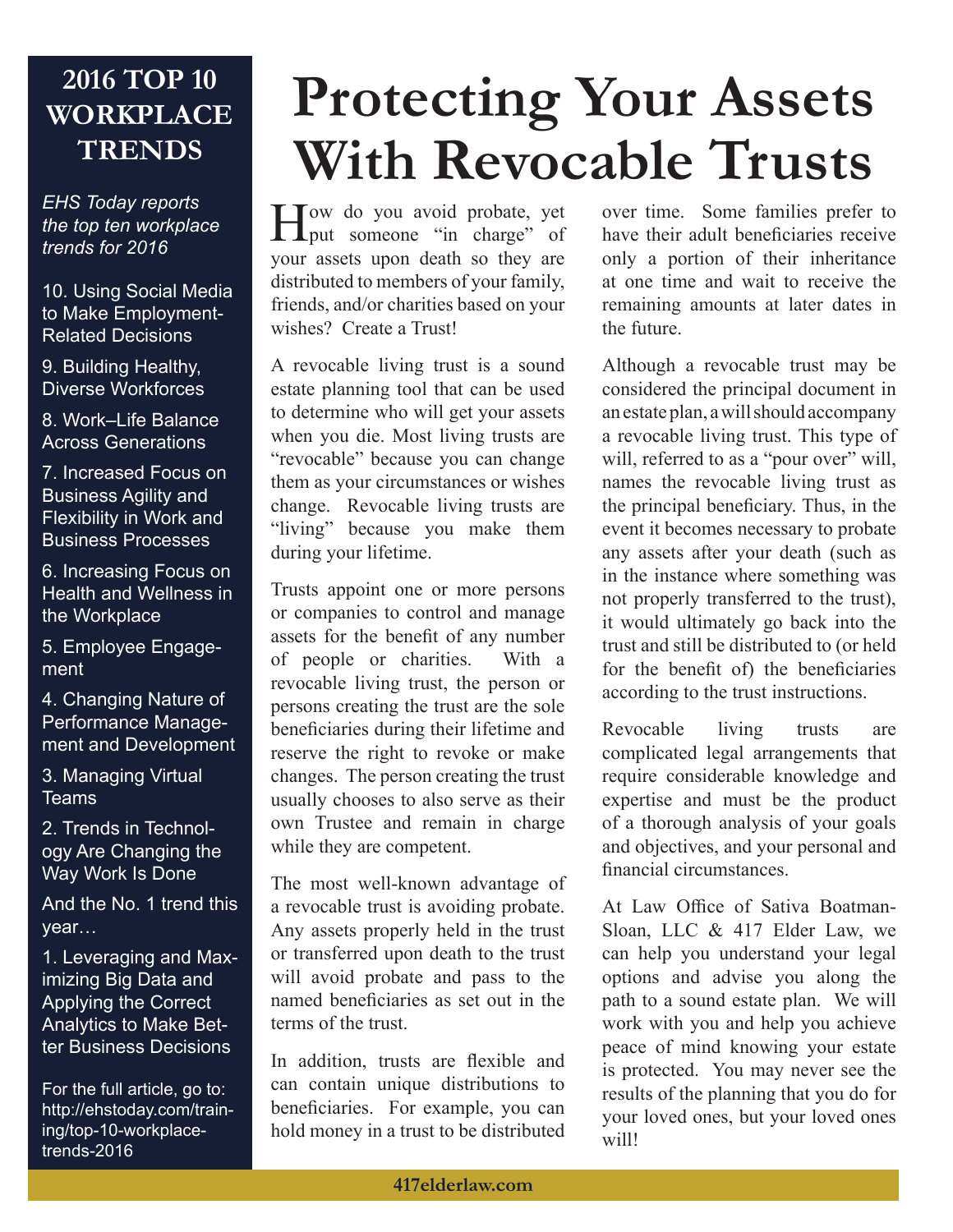### **Workforce Properly Classified?**

*Continued from page 1*

Ultimately, rules hold that workers' status as an employee or independent contractor hinges on your right to control the worker. If your worker performs services for wages and you can control what, when, and how it will be done, then consider them an employee.

Here are some potential differences between an employee and an independent contractor:

#### **An employee:**

- Performs duties dictated or controlled by others
- Is given training for work to be done
- Has a particular permanency of relationship with employer
- Is eligible for employee benefits

#### **An Independent Contractor:**

- Operates under a business name
- Has his/her own employees
- Maintains a separate business checking account
- Advertises his/her business' services
- Invoices for work completed
- Has more than one client
- Has his/her own tools and sets own hours
- Keeps business records
- Is not eligible for employee benefits

Missouri uses the IRS 20 Factor Test – Independent Contractor or Employee which can be found on the Missouri Dept. of Labor website (http://labor. mo.gov/sites/default/files/pubs\_forms/M-INF-310- AI.pdf). This resource will help you determine the legal status of classification.

At Law Office of Sativa Boatman-Sloan, LLC & 417 Elder Law, we are here to assist business owners with the review and preparation of their agreements and setting up the proper legal structure for their businesses.

### **FITNESS Important At Any Age**

It's never too late to start an exercise program.<br>Studies continue to support that exercise at Studies continue to support that exercise at any age provides a multitude of benefits, beyond weight control.

#### **Benefits Include:**

**Preventing Osteoporosis Relieving Stress Promoting Heart Health Improving Cognitive Memory Improving Metabolism Lowering Blood Pressure Reducing Bad Cholesterol**

According to a report from the Mayo Clinic, "Even moderate physical activity, such as walking or raking leaves, can help prevent or delay age-associated conditions such as heart disease, diabetes and high blood pressure."

As a general rule, people of all ages should engage in a combination of cardiovascular conditioning, strength training and flexibility exercises to maintain overall fitness.

An aerobic routine along with strength training and stretching has been proven to replace lost muscle. At age 40 and beyond, you may need to modify your exercise intensity and routine. Lowimpact workouts generally are recommended for those 40 and above to allow them to burn a high number of calories while having a lower risk of injury. Most importantly for this age group, the focus should be on physical activity as opposed to dieting.

A good fitness routine means the ability to get on

with life without being exhausted by normal daily activities.

It's important to listen to your body and avoid doing too much too soon.